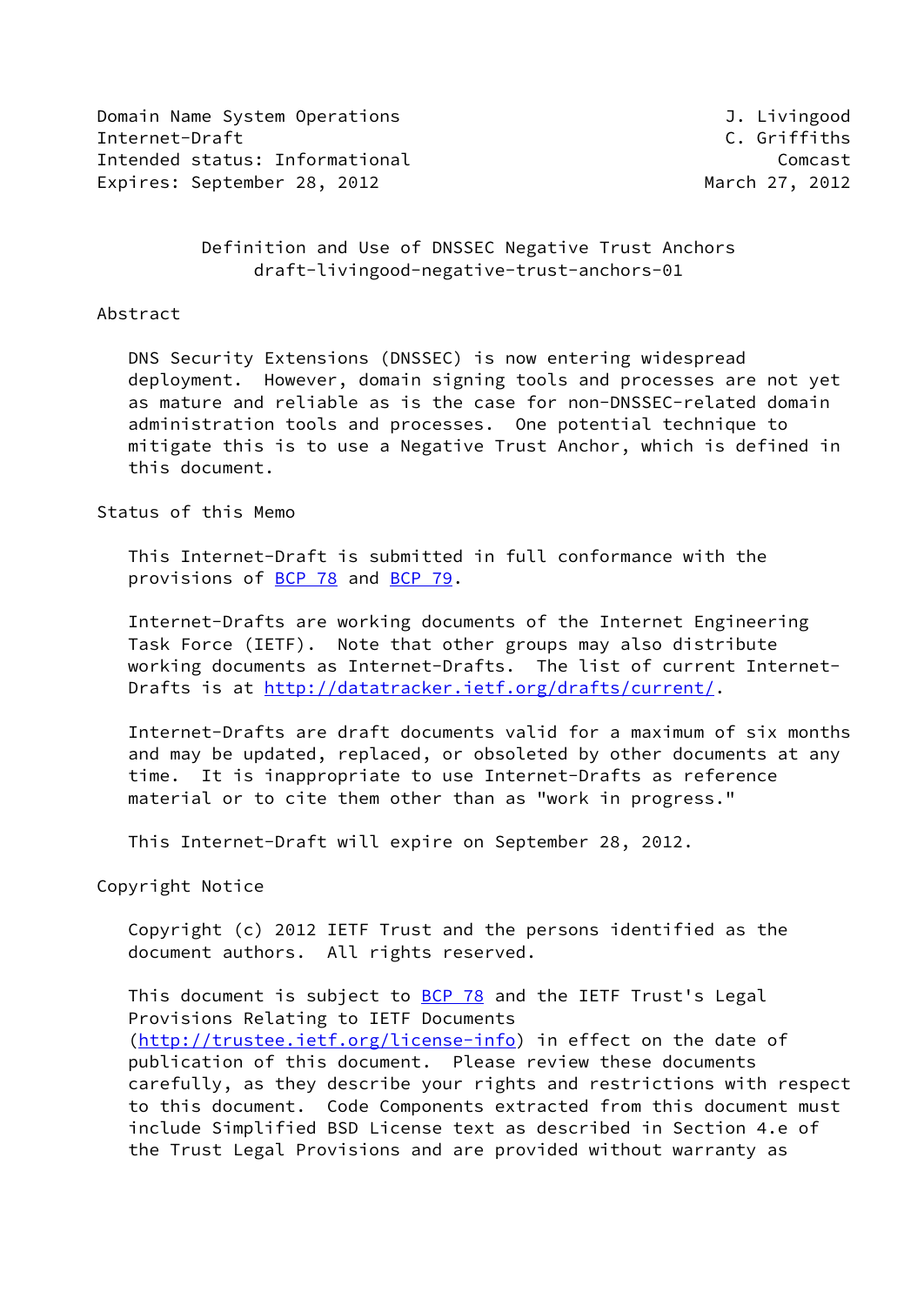| Internet-Draft | DNSSEC Negative Trust Anchors |  | March 2012 |
|----------------|-------------------------------|--|------------|
|----------------|-------------------------------|--|------------|

described in the Simplified BSD License.

Table of Contents

| 2.               | Domain Validation Failures 3                                         |  |
|------------------|----------------------------------------------------------------------|--|
| 3.               |                                                                      |  |
| $\overline{4}$ . | Switching to a Non-Validating Resolver is Not Recommended $\ldots$ 5 |  |
| 5.               | Responsibility for Failures 5                                        |  |
| 6.               | Definition of a Negative Trust Anchor $\cdots$ 6                     |  |
| $\overline{1}$ . | Use of a Negative Trust Anchor 6                                     |  |
| 8.               | Managing Negative Trust Anchors 7                                    |  |
| 9.               | Comparison to Other DNS Misconfigurations 8                          |  |
|                  |                                                                      |  |
|                  | <u>10.1</u> . Security Considerations 8                              |  |
|                  | 10.2. Privacy Considerations 8                                       |  |
|                  | 10.3. IANA Considerations 8                                          |  |
|                  |                                                                      |  |
|                  |                                                                      |  |
|                  |                                                                      |  |
|                  | Normative References 9<br>13.1.                                      |  |
|                  | 13.2. Informative References 10                                      |  |
|                  | Appendix A. Document Change Log 10                                   |  |
|                  |                                                                      |  |
|                  |                                                                      |  |
|                  |                                                                      |  |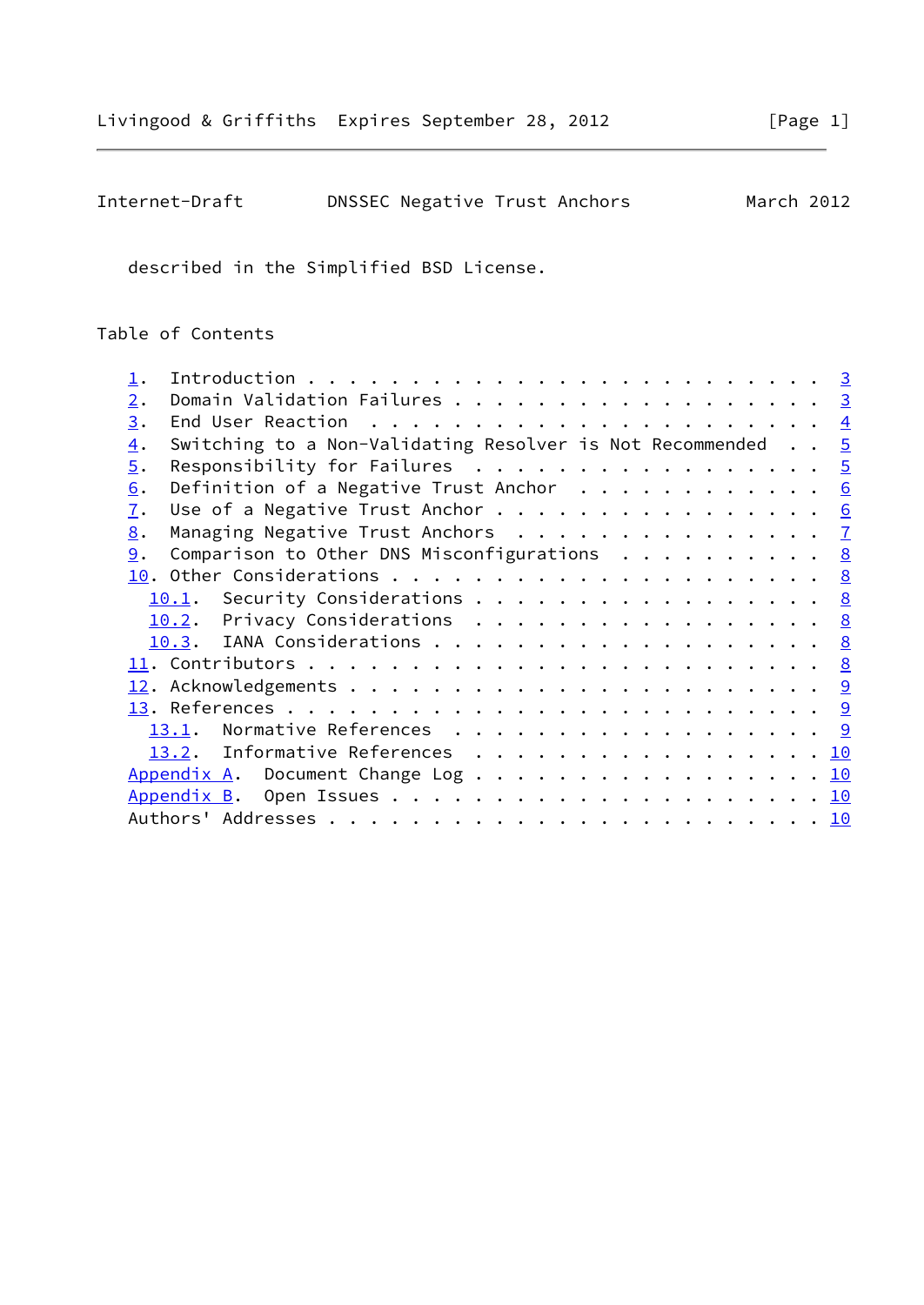Livingood & Griffiths Expires September 28, 2012 [Page 2]

<span id="page-2-1"></span>Internet-Draft DNSSEC Negative Trust Anchors March 2012

### <span id="page-2-0"></span>[1](#page-2-0). Introduction

 The Domain Name System (DNS), DNS Security Extensions (DNSSEC), and related operational practices are defined extensively [[RFC1034](https://datatracker.ietf.org/doc/pdf/rfc1034)] [\[RFC1035](https://datatracker.ietf.org/doc/pdf/rfc1035)] [[RFC4033](https://datatracker.ietf.org/doc/pdf/rfc4033)] [\[RFC4034](https://datatracker.ietf.org/doc/pdf/rfc4034)] [[RFC4035](https://datatracker.ietf.org/doc/pdf/rfc4035)] [\[RFC4398](https://datatracker.ietf.org/doc/pdf/rfc4398)] [[RFC4509](https://datatracker.ietf.org/doc/pdf/rfc4509)] [\[RFC4641](https://datatracker.ietf.org/doc/pdf/rfc4641)] [\[RFC5155](https://datatracker.ietf.org/doc/pdf/rfc5155)].

 DNSSEC has now entered widespread deployment. However, domain signing tools and processes are not yet as mature and reliable as is the case for non-DNSSEC-related domain administration tools and processes. As a result, operators of DNS recursive resolvers, such as Internet Service Providers (ISPs), occasionally observe domains incorrectly managing DNSSEC-related resource records. This mismanagement triggers DNSSEC validation failures, and then causes large numbers of end users to be unable to reach a domain. Many end users tend interpret this as a failure of their DNS servers, and may switch to a non-validating resolver or contact their ISP to complain, rather than seeing this as a failure on the part of the domain they wanted to reach.

 In the short-term, one potential way to address this is for DNS operators to use a Negative Trust Anchor to temporarily disable DNSSEC validation for a specific misconfigured domain name. This immediately restore access for end users while that domain's administrators fix their misconfiguration. While DNS operators likely prefer not to use this tool, during the global transition to DNSSEC it seems some tool is needed to reduce the negative impact on such operators.

 A Negative Trust Anchor should be considered a transitional and temporary tactic which is not particularly scalable and should not be used in the long-term. Over time, however, the use of Negative Trust Anchors will become less necessary as DNSSEC-related domain administration becomes more resilient.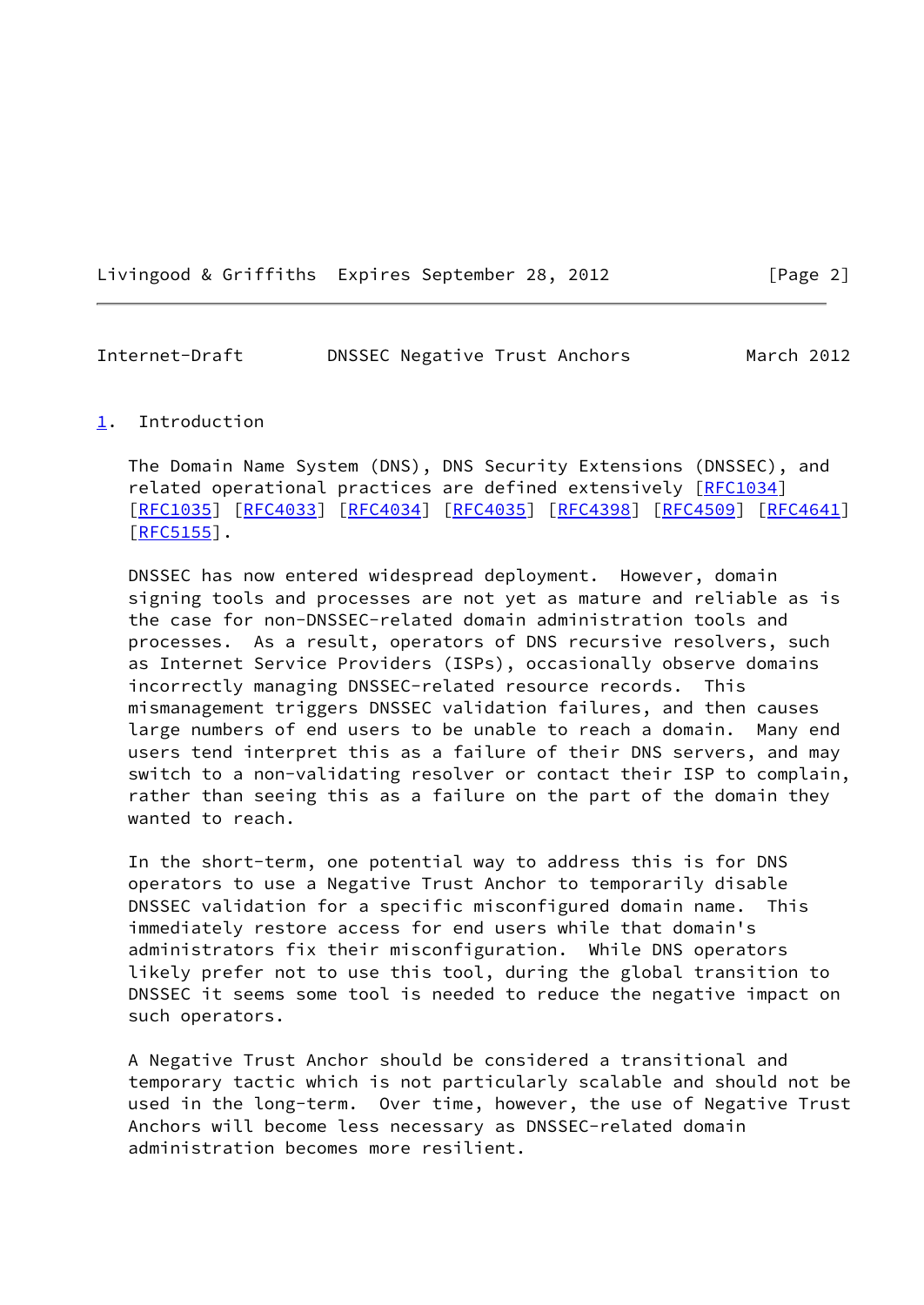### <span id="page-3-0"></span>[2](#page-3-0). Domain Validation Failures

 A domain name can fail validation for two general reasons, a legitimate security failure such as due to an attack or compromise of some sort, or as a result of misconfiguration on the part of an domain administrator. As domains transition to DNSSEC the most likely reason for a validation failure will be due to misconfiguration. Thus, domain administrators should be sure to read [\[RFC4641](https://datatracker.ietf.org/doc/pdf/rfc4641)] in full. They should also pay special attention to Section 4.2, pertaining to key rollovers, which appears to be the cause of many recent validation failures.

Livingood & Griffiths Expires September 28, 2012 [Page 3]

<span id="page-3-2"></span>Internet-Draft DNSSEC Negative Trust Anchors March 2012

 In one recent example [DNSSEC Validation Failure Analysis], a specific domain name failed to validate. An investigation revealed that the domain's administrators performed a Key Signing Key (KSK) rollover by (1) generating a new key and (2) signing the domain with the new key. However, they did not use a double-signing procedure for the KSK and a pre-publish procedure for the ZSK. Double-signing refers to signing a zone with two KSKs and then updating the parent zone with the new DS record so that both keys are valid at the same time. This meant that the domain name was signed with the new KSK, but it was not double-signed with the old KSK. So, the new key was used for signing the zone but the old key was not. As a result, the domain could not be trusted and returned an error when trying to reach the domain. Thus, the domain was in a situation where the DNSSEC chain of trust was broken because the Delegation Signer (DS) record pointed to the old KSK, which was no longer used for signing the zone. (A DS record provides a link in the chain of trust for DNSSEC from the parent zone to the child zone - in this case between TLD and domain name.)

<span id="page-3-1"></span>[3](#page-3-1). End User Reaction

 End users generally do not know what DNSSEC is, nor should they be expected to at the current time (especially absent widespread integration of DNSSEC indicators in end user software such as web browsers). As a result, end users may incorrectly interpret the failure to reach a domain due to DNSSEC-related misconfiguration as their ISP purposely blocking access to the domain or as a performance failure on the part of their ISP (especially of the ISP's DNS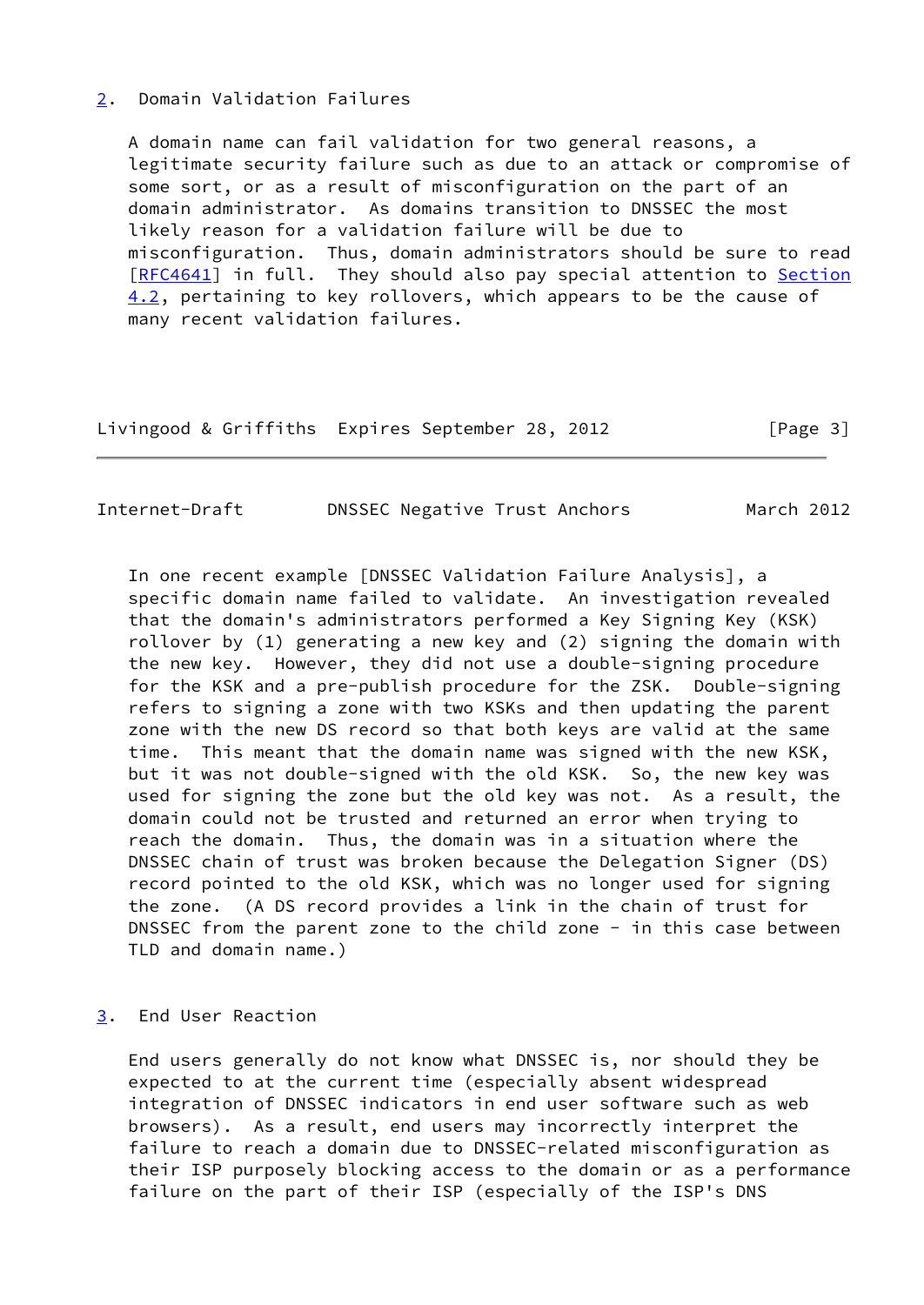servers). End users may feel less satisfied with their ISP's service, which may make them more likely to switch to a competing ISP. They may also contact their ISP to complain, which of course will incur cost for their ISP. In addition, they may use online tools and sites to complain of this problem, such as via a blog, web forum, or social media site, which may lead to dissatisfaction on the part of other end users or general criticism of an ISP or operator of a DNS recursive resolver.

 As end users publicize these failures, others may recommend they switch from security-aware DNS resolvers to resolvers not performing DNSSEC validation. This is a shame since the ISP or other DNS recursive resolver operator is actually doing exactly what they are supposed to do in failing to resolve a domain name, as this is the expected result when a domain can no longer be validated, protecting end users from a potential security threat.

Livingood & Griffiths Expires September 28, 2012 [Page 4]

<span id="page-4-1"></span>Internet-Draft DNSSEC Negative Trust Anchors March 2012

<span id="page-4-0"></span>[4](#page-4-0). Switching to a Non-Validating Resolver is Not Recommended

As noted in **Section 3** some people may consider switching to an alternative, non-validating resolver themselves, or may recommend that others do so. But if a domain fails DNSSEC validation and is inaccessible, this could very well be due to a security-related issue. In order to be as safe and secure as possible, end users should not change to DNS servers that do not perform DNSSEC validation as a workaround, and people should not recommend that others do so either. Even if a website in a domain seems to look "normal" and valid, according to the DNSSEC protocol, that domain is not secure. Domains that fail DNSSEC for legitimate reasons may be in control of hackers or there could be other significant security issues with the domain.

 Thus, switching to a non-validating resolver to restore access to a domain that fails DNSSEC validation is not a recommended practice, is bad advice to others, is potentially harmful to end user security, and is potentially harmful to DNSSEC adoption.

<span id="page-4-2"></span>[5](#page-4-2). Responsibility for Failures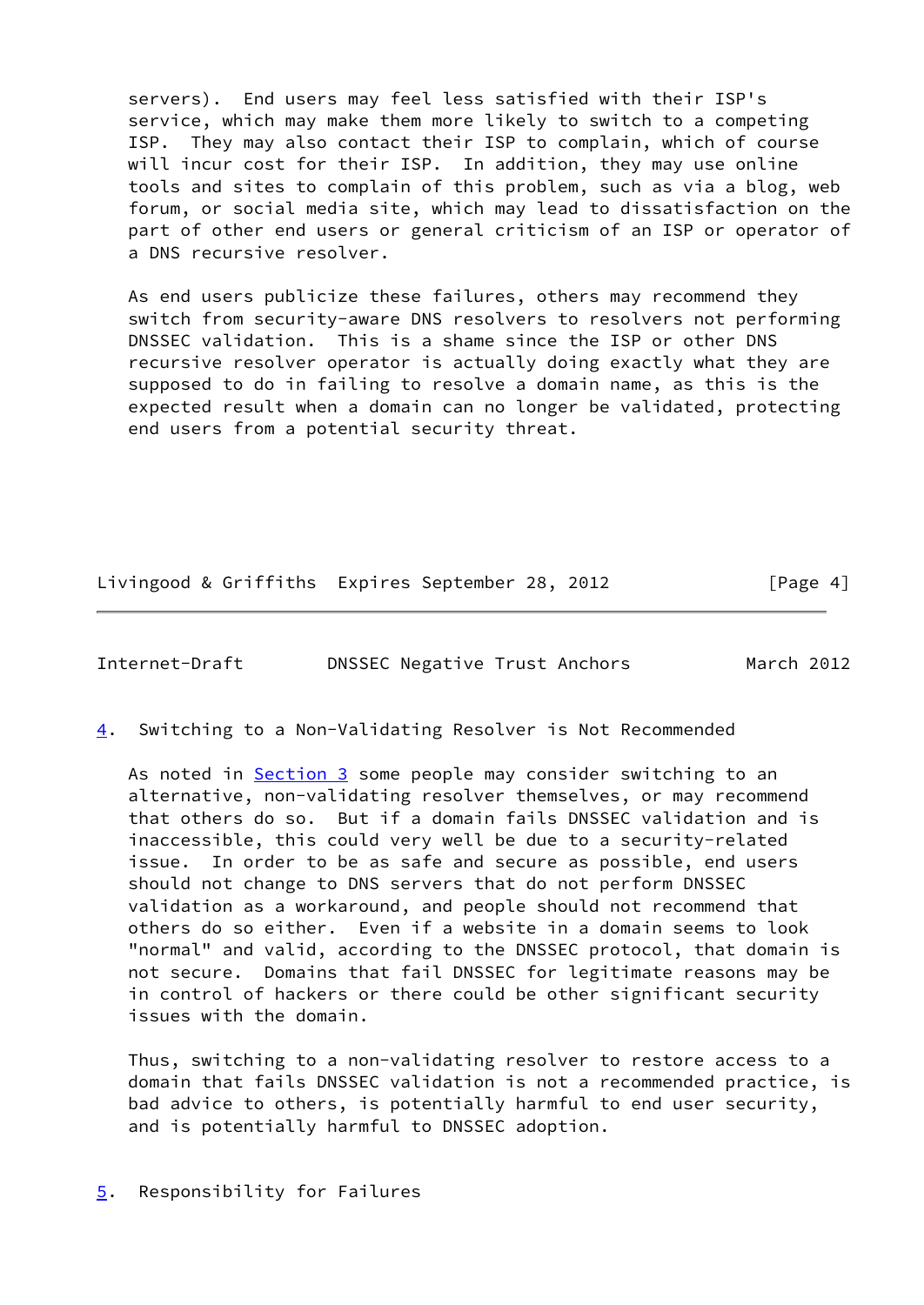A domain administrator is solely and completely responsible for managing their domain name(s) and DNS resource records. This includes complete responsibility for the correctness of those resource records, the proper functioning of their DNS authoritative servers, and the correctness of DNS records linking their domain to a top-level domain (TLD) or other higher level domain. Even in cases where some error may be introduced by a third party, whether that is due to an authoritative server software vendor, software tools vendor, domain name registrar, or other organization, these are all parties that the domain administrator has selected and is responsible for managing successfully.

 There are some cases where the domain administrator is different than the domain owner. In those cases, a domain owner has delegated operational responsibility to the domain administrator. So no matter whether a domain owner is also the domain administrator or not, the domain administrator is nevertheless operationally responsible for the proper configuration operation of the domain.

 So in the case of a domain name failing to successfully validate, when this is due to a misconfiguration of the domain, that is the sole responsibility of the domain administrator.

 Any assistance or mitigation responses undertaken by other parties to mitigate the misconfiguration of a domain name by a domain

| Livingood & Griffiths Expires September 28, 2012 |  |  |  |  | [Page 5] |  |
|--------------------------------------------------|--|--|--|--|----------|--|
|--------------------------------------------------|--|--|--|--|----------|--|

<span id="page-5-1"></span>Internet-Draft DNSSEC Negative Trust Anchors March 2012

 administrator, especially operators of DNS recursive resolvers, are optional and at the pleasure of those parties.

<span id="page-5-0"></span>[6](#page-5-0). Definition of a Negative Trust Anchor

 Trust Anchors are defined in [\[RFC5914](https://datatracker.ietf.org/doc/pdf/rfc5914)]. A trust anchor should be used by a validating caching resolver as a starting point for building the authentication chain for a signed DNS response. The inverse of this is a Negative Trust Anchor, which creates a stopping point for a caching resolver to end validation of the authentication chain. This Negative Trust Anchor can potentially be placed at any level within the chain of trust and would stop validation at that point in the chain.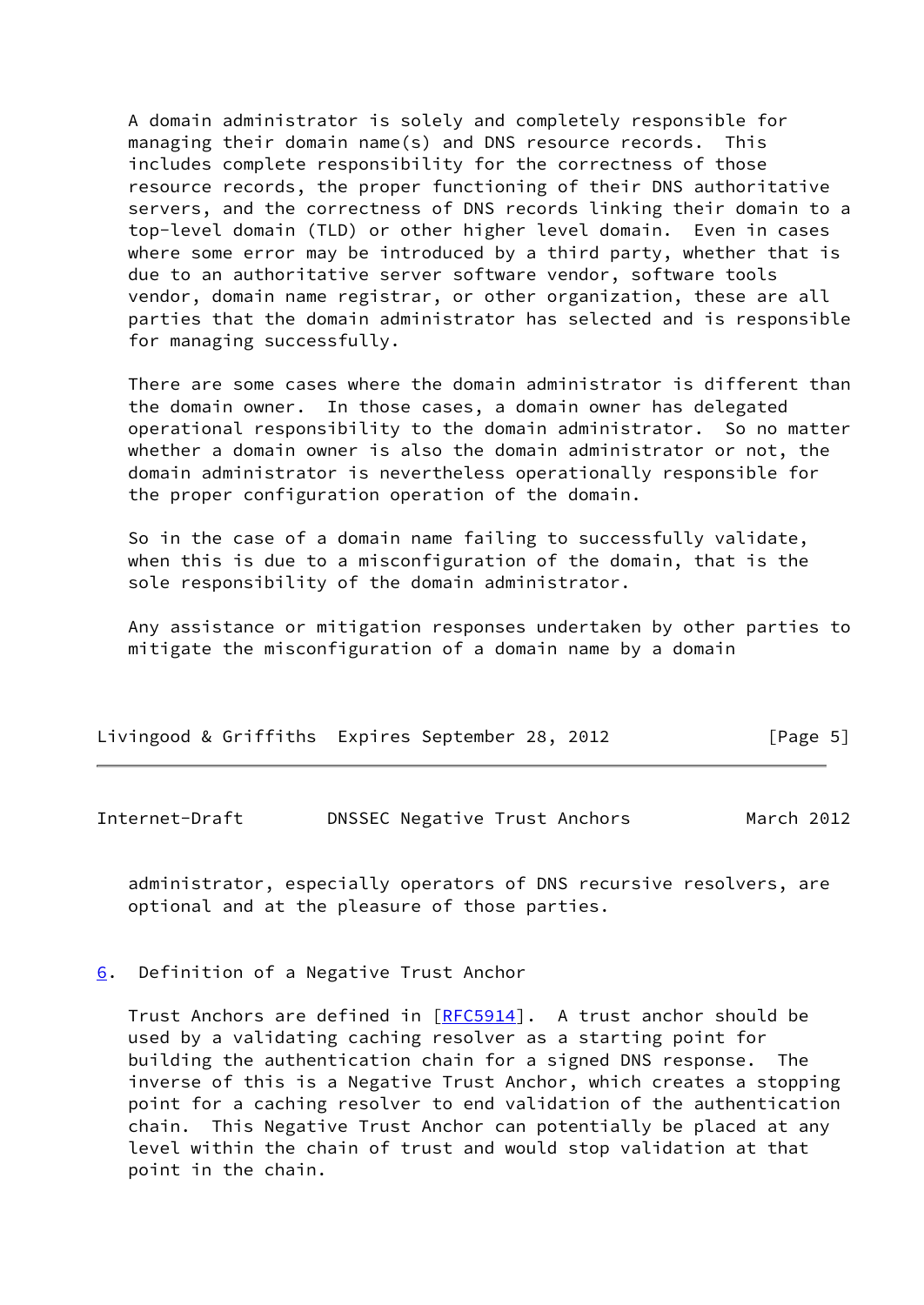#### <span id="page-6-0"></span>[7](#page-6-0). Use of a Negative Trust Anchor

 When a domain has been confirmed to fail DNSSEC validation due to a DNSSEC-related misconfiguration, an ISP or other DNS recursive resolver operator may in some cases use a Negative Trust Anchor for a domain or sub-domain. This instructs a DNS recursive resolver to temporarily NOT perform DNSSEC validation for a specific domain name. This immediately restores access to the domain for end users while the domain's administrator corrects the misconfiguration(s).

 In the case of a validation failure due to misconfiguration of a TLD or popular domain name (such as a top 100 website), this could make content or services in the affected TLD or domain to be inaccessible for a large number of users. A Negative Trust Anchor can therefore be useful in the short-term when used on a targeted and time-limited basis. It does not and should not involve turning off validation more broadly, and helps during the transition to DNSSEC as organizations that are new to signing their domains are still maturing their DNSSEC operational practices, alleviating end user issues [Section 3](#page-3-1) and restoring end user access. However, use of a Negative Trust Anchor should not be automatic in any way, and must involve investigation by technical personnel trained in the operation of DNS servers. Such an investigation must confirm that a failure is due to misconfiguration, as a similar breakage could have occurred if an attacker gained access to a domain's authoritative servers and modified those records or had the domain pointed to their own rogue authoritative servers. Furthermore, a Negative Trust Anchor should be used only for a short duration, perhaps for a day or less.

 Finally, a Negative Trust Anchor is used only in a specific domain or sub-domain and would not affect validation at other names up the authentication chain. For example, a Negative Trust Anchor for

| Livingood & Griffiths Expires September 28, 2012 |  |  | [Page 6] |
|--------------------------------------------------|--|--|----------|
|--------------------------------------------------|--|--|----------|

<span id="page-6-1"></span>Internet-Draft DNSSEC Negative Trust Anchors March 2012

 zone1.example.com would affect only names within zone1.example.com, and validation would still be performed on example.com, .com, and the root ("."). In another example, a Negative Trust Anchor for example.com would affect only names within example.com, and validation would still be performed on .com, and the root (".")

Root (.) <======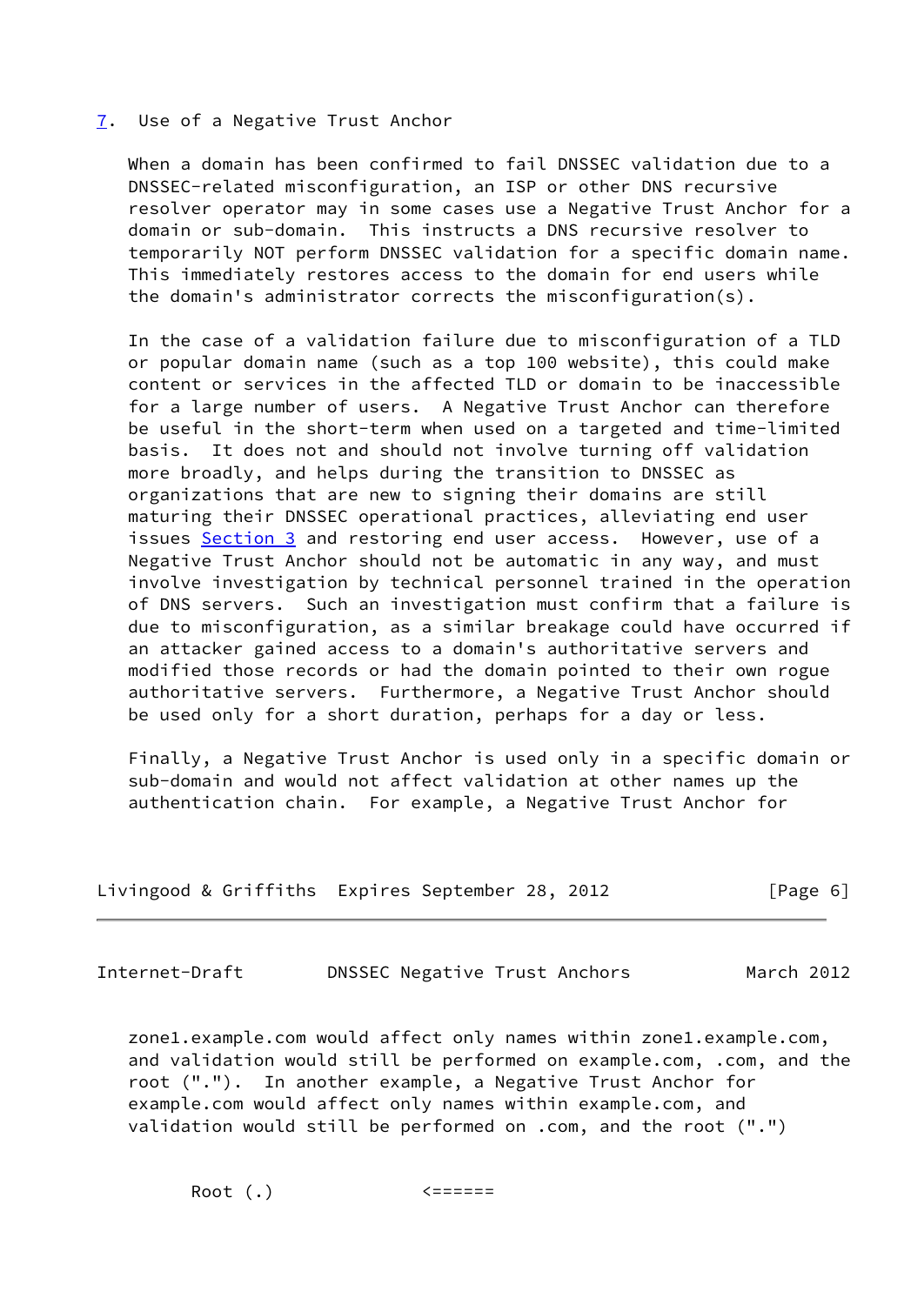

Figure 1: Negative Trust Anchor Diagram

<span id="page-7-0"></span>[8](#page-7-0). Managing Negative Trust Anchors

 This tool is unlikely to be and probably should not be used over the long-term since DNSSEC-related domain administration practices will naturally improve over time. In addition, however, continued and frequent use of Negative Trust Anchors is not scalable since it requires investigation by technical personnel and may involve manual processes, resulting in increased operational overhead (and therefore cost).

 While Negative Trust Anchors have proven useful during the early stages of DNSSEC adoption, domain owners are ultimately responsible for managing and ensuring their DNS records are configured correctly [Section 5](#page-4-2).

 Most current implementations of DNS validating resolvers currently follow [\[RFC4033](https://datatracker.ietf.org/doc/pdf/rfc4033)] on defining the implementation of Trust Anchor as either using Delegation Signer (DS), Key Signing Key (KSK), or Zone Signing Key (ZSK). A Negative Trust Anchor should use domain name formatting that signifies where in a delegation a validation process should be stopped.

|  | Livingood & Griffiths Expires September 28, 2012 |  |  |  |  | [Page 7] |
|--|--------------------------------------------------|--|--|--|--|----------|
|--|--------------------------------------------------|--|--|--|--|----------|

<span id="page-7-2"></span>Internet-Draft DNSSEC Negative Trust Anchors March 2012

<span id="page-7-1"></span>[9](#page-7-1). Comparison to Other DNS Misconfigurations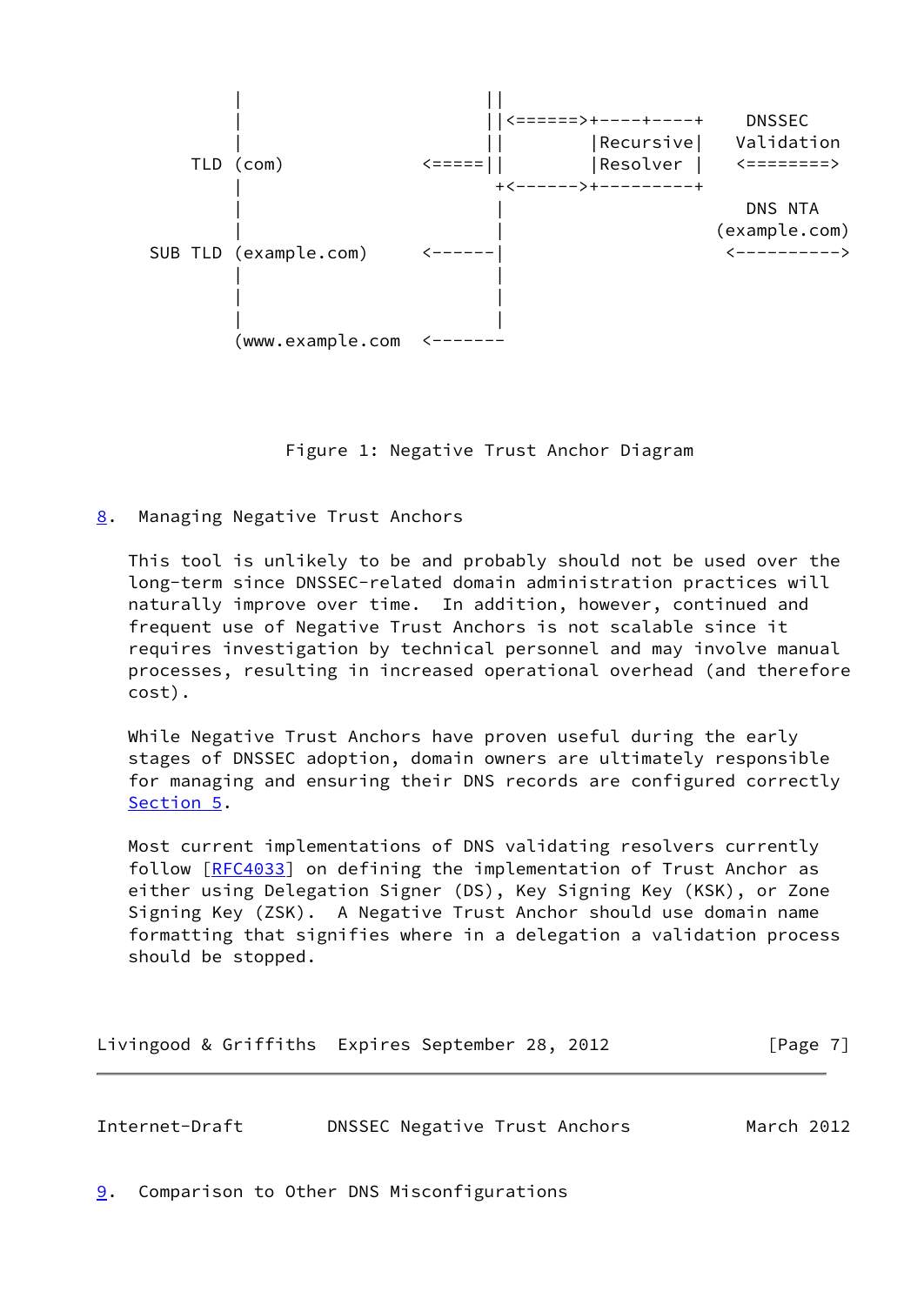As noted in [Section 5](#page-4-2) domain administrators are ultimately responsible for managing and ensuring their DNS records are configured correctly. ISPs or other DNS recursive resolver operators cannot and should not correct misconfigured A, CNAME, MX, or other resource records of domains for which they are not authoritative. Expecting non-authoritative entities to protect domain administrators from any misconfiguration of resource records is therefore unrealistic and unreasonable, and in the long-term is harmful to the delegated design of the DNS and could lead to extensive operational instability and/or variation.

# <span id="page-8-0"></span>[10.](#page-8-0) Other Considerations

# <span id="page-8-1"></span>[10.1](#page-8-1). Security Considerations

 End to end DNSSEC validation will be disabled during the time that a Negative Trust Anchor is used. In addition, the Negative Trust Anchor may be in place after the point in time when the DNS misconfiguration that caused validation to break has been fixed. Thus, there may be a gap between when a domain has have been re secured and when a Negative Trust Anchor is removed. In addition, a Negative Trust Anchor may be put in place by DNS recursive resolver operators without the knowledge of the authoritative domain administrator for a given domain name.

## <span id="page-8-2"></span>[10.2](#page-8-2). Privacy Considerations

There are no privacy considerations in this document.

# <span id="page-8-3"></span>[10.3](#page-8-3). IANA Considerations

There are no IANA considerations in this document.

# <span id="page-8-4"></span>[11.](#page-8-4) Contributors

 The following people made significant textual contributions to this document and/or played an important role in the development and evolution of this document:

- John Barnitz
- Tom Creighton
- Chris Ganster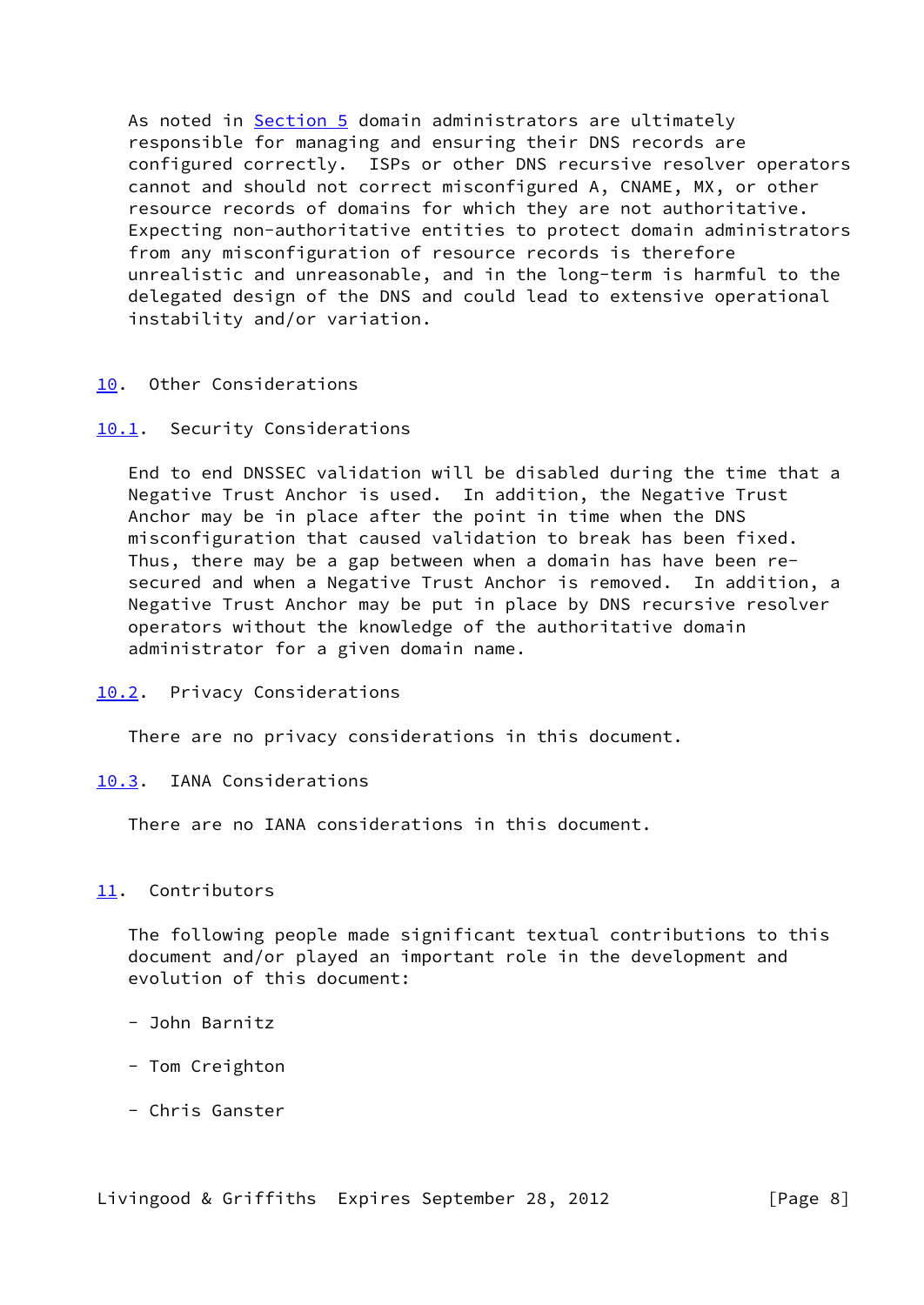<span id="page-9-1"></span>Internet-Draft DNSSEC Negative Trust Anchors March 2012

<span id="page-9-0"></span>[12.](#page-9-0) Acknowledgements

 The authors and contributors also wish to acknowledge the assistance of the following individuals or groups. Some of these people provided helpful and important guidance in the development of this document and/or in the development of the concepts covered in this document. Other people assisted by performing a detailed review of this document, and then providing feedback and constructive criticism for revisions to this document, or engaged in a healthy debate over the subject of the document. All of this was helpful and therefore the following individuals merit acknowledgement:

- Your Name Here!

# <span id="page-9-2"></span>[13.](#page-9-2) References

<span id="page-9-3"></span>[13.1](#page-9-3). Normative References

- [RFC1034] Mockapetris, P., "Domain names concepts and facilities", STD 13, [RFC 1034,](https://datatracker.ietf.org/doc/pdf/rfc1034) November 1987.
- [RFC1035] Mockapetris, P., "Domain names implementation and specification", STD 13, [RFC 1035,](https://datatracker.ietf.org/doc/pdf/rfc1035) November 1987.
- [RFC4033] Arends, R., Austein, R., Larson, M., Massey, D., and S. Rose, "DNS Security Introduction and Requirements", [RFC 4033,](https://datatracker.ietf.org/doc/pdf/rfc4033) March 2005.
- [RFC4034] Arends, R., Austein, R., Larson, M., Massey, D., and S. Rose, "Resource Records for the DNS Security Extensions", [RFC 4034,](https://datatracker.ietf.org/doc/pdf/rfc4034) March 2005.
- [RFC4035] Arends, R., Austein, R., Larson, M., Massey, D., and S. Rose, "Protocol Modifications for the DNS Security Extensions", [RFC 4035](https://datatracker.ietf.org/doc/pdf/rfc4035), March 2005.
- [RFC4398] Josefsson, S., "Storing Certificates in the Domain Name System (DNS)", [RFC 4398](https://datatracker.ietf.org/doc/pdf/rfc4398), March 2006.
- [RFC4509] Hardaker, W., "Use of SHA-256 in DNSSEC Delegation Signer (DS) Resource Records (RRs)", [RFC 4509](https://datatracker.ietf.org/doc/pdf/rfc4509), May 2006.
- [RFC4641] Kolkman, O. and R. Gieben, "DNSSEC Operational Practices", [RFC 4641,](https://datatracker.ietf.org/doc/pdf/rfc4641) September 2006.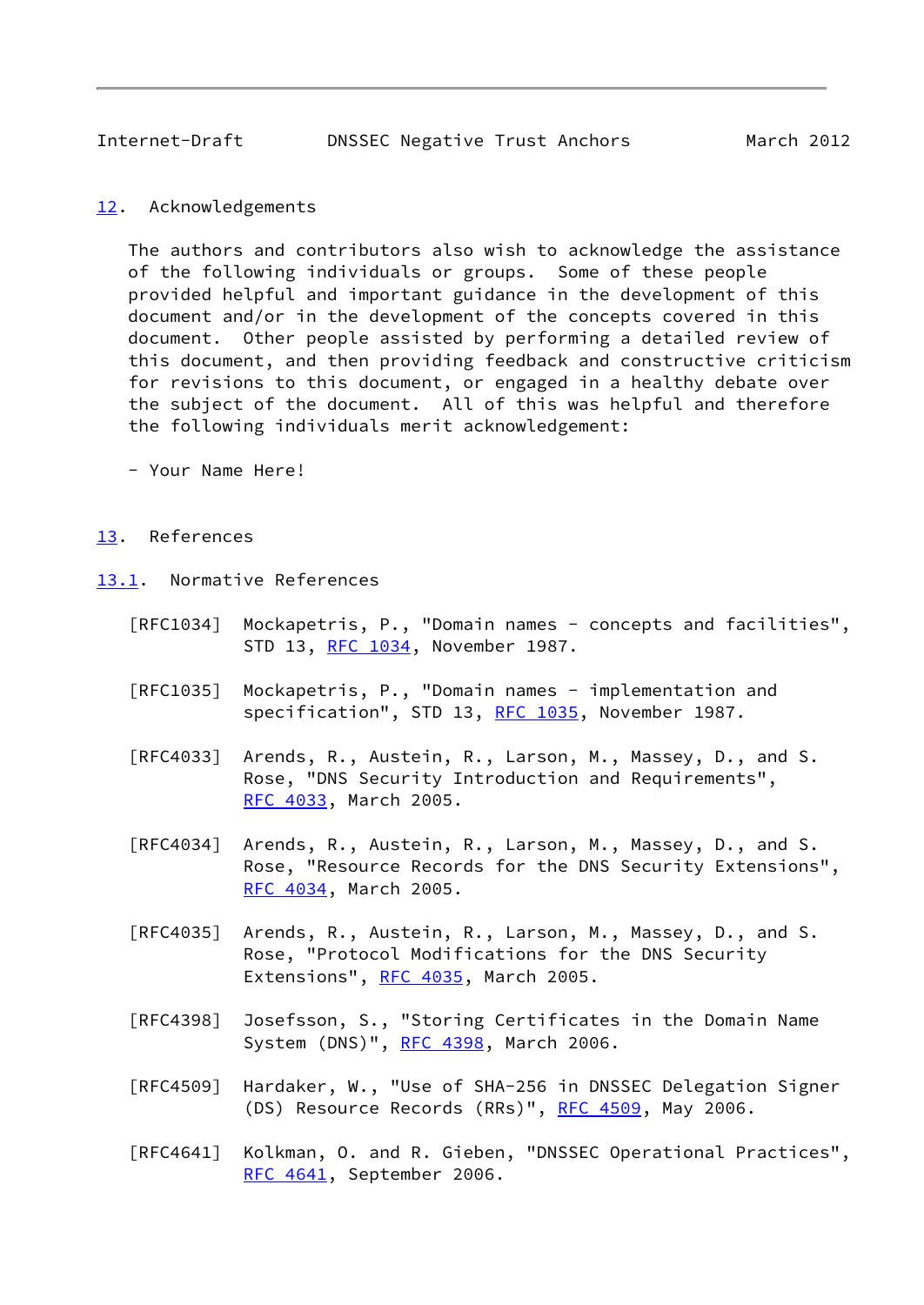[RFC5155] Laurie, B., Sisson, G., Arends, R., and D. Blacka, "DNS Security (DNSSEC) Hashed Authenticated Denial of

Livingood & Griffiths Expires September 28, 2012 [Page 9]

<span id="page-10-1"></span>Internet-Draft DNSSEC Negative Trust Anchors March 2012

Existence", [RFC 5155,](https://datatracker.ietf.org/doc/pdf/rfc5155) March 2008.

 [RFC5914] Housley, R., Ashmore, S., and C. Wallace, "Trust Anchor Format", [RFC 5914,](https://datatracker.ietf.org/doc/pdf/rfc5914) June 2010.

<span id="page-10-0"></span>[13.2](#page-10-0). Informative References

 [DNSSEC Validation Failure Analysis] Barnitz, J., Creighton, T., Ganster, C., Griffiths, C., and J. Livingood, "Analysis of DNSSEC Validation Failure NASA.GOV", Comcast, January 2012, <[http://](http://www.dnssec.comcast.net/DNSSEC_Validation_Failure_NASAGOV_20120118_FINAL.pdf) [www.dnssec.comcast.net/](http://www.dnssec.comcast.net/DNSSEC_Validation_Failure_NASAGOV_20120118_FINAL.pdf) DNSSEC Validation Failure NASAGOV 20120118 FINAL.pdf>.

<span id="page-10-2"></span>[Appendix A.](#page-10-2) Document Change Log

[RFC Editor: This section is to be removed before publication]

-00: First version published as an individual draft.

 -01: Fixed minor typos and grammatical nits. Closed all open editorial items.

<span id="page-10-3"></span>[Appendix B.](#page-10-3) Open Issues

[RFC Editor: This section is to be removed before publication]

 - Decide whether to include intentionally insecure names in this (per Antoin Verschuren and Patrik Wallstrom)

Authors' Addresses

 Jason Livingood Comcast Cable Communications One Comcast Center 1701 John F. Kennedy Boulevard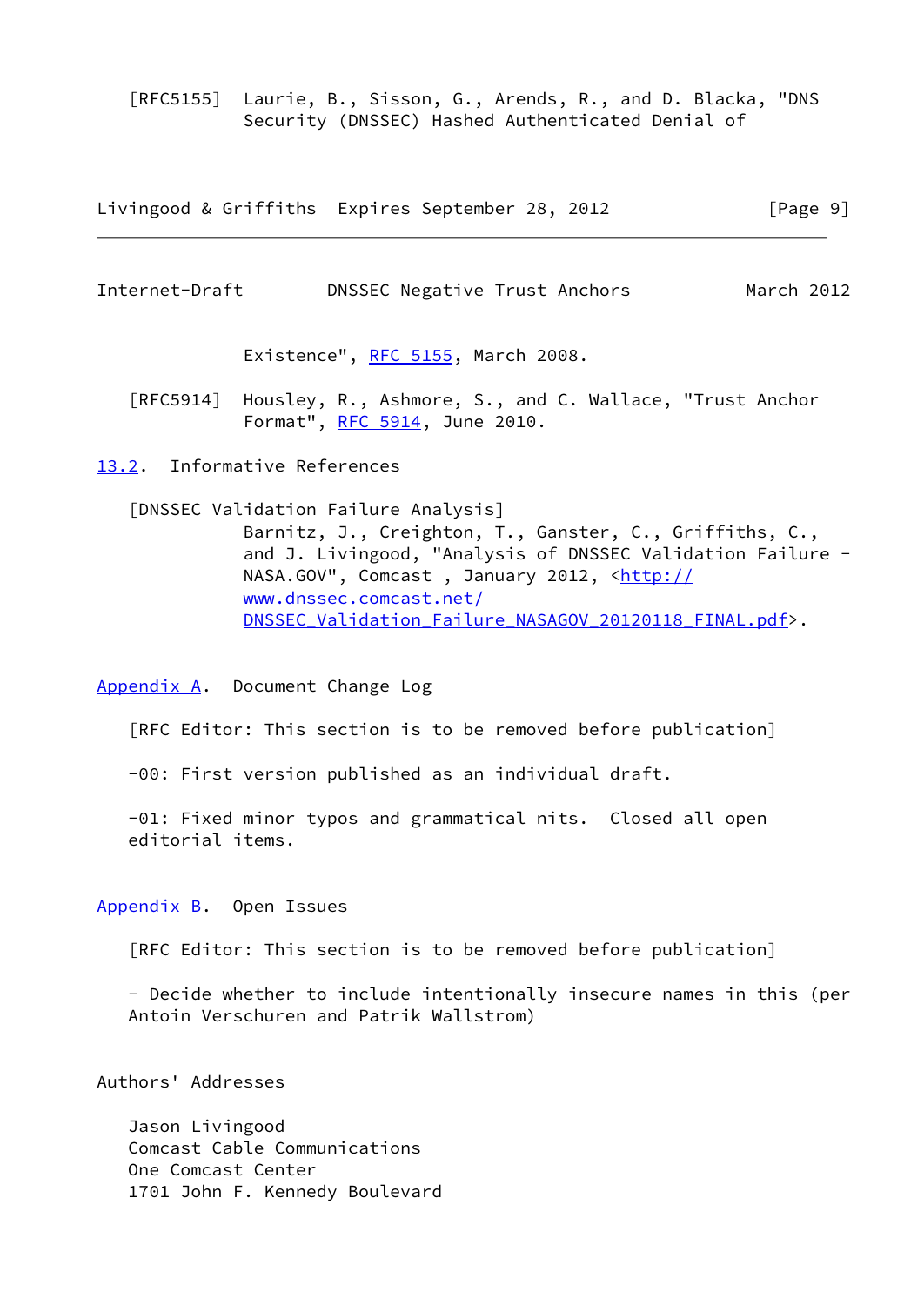Philadelphia, PA 19103 US

 Email: jason\_livingood@cable.comcast.com URI: <http://www.comcast.com>

Livingood & Griffiths Expires September 28, 2012 [Page 10]

Internet-Draft DNSSEC Negative Trust Anchors March 2012

 Chris Griffiths Comcast Cable Communications One Comcast Center 1701 John F. Kennedy Boulevard Philadelphia, PA 19103 US

 Email: chris\_griffiths@cable.comcast.com URI: <http://www.comcast.com>